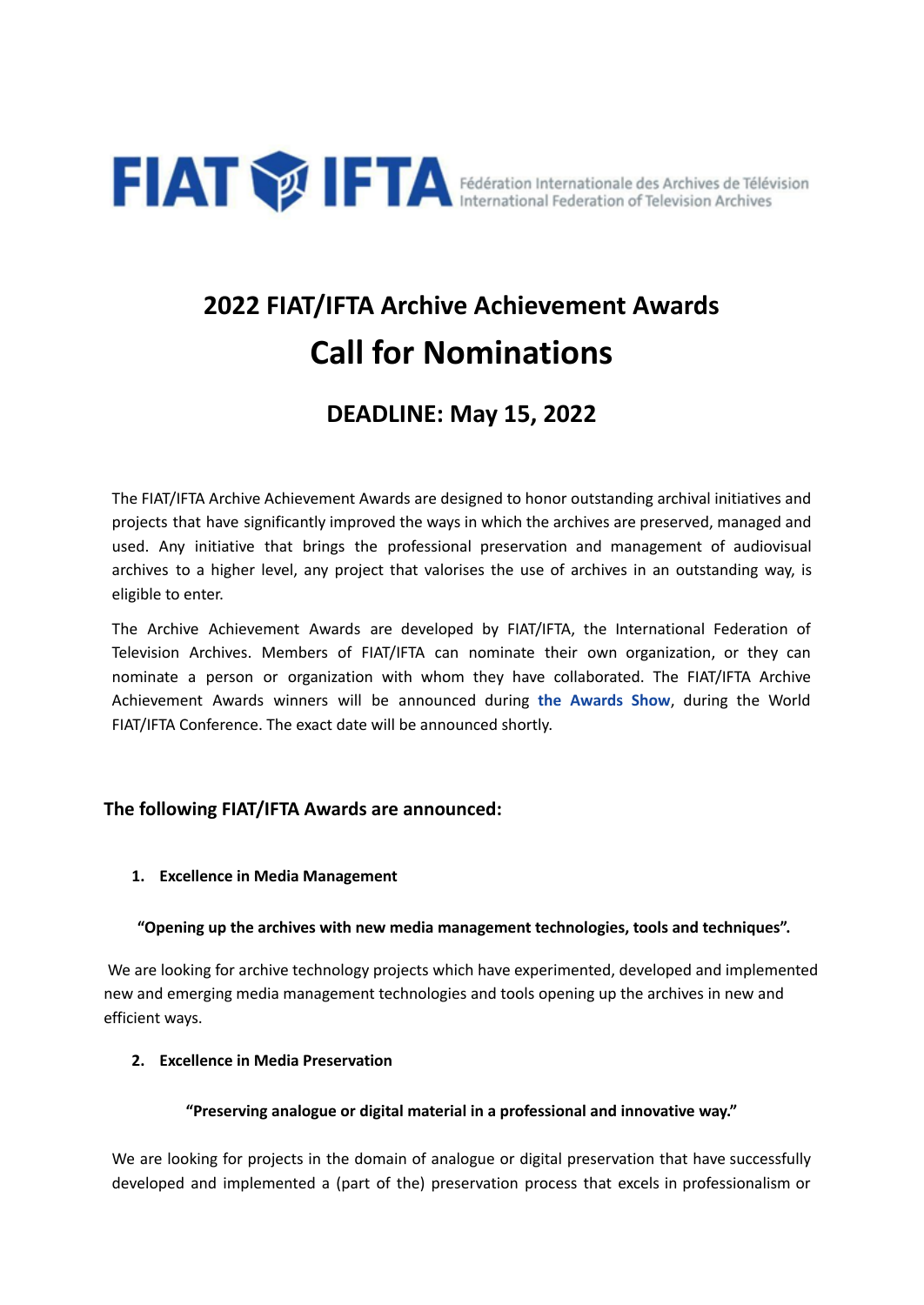innovation. Media preservation encompasses various aspects including safeguard of films, carriers, and equipment; migration of content to media files for both long term archive and short term exploitation; assessment and/or significant improvement of the results of previous migration processes; restoration of content in the digital domain; management of a digital archive.

# **3. Excellence in Unlocking the Value and Potential of Archives**

# **"Increasing visibility, opening up and exploiting the potential of audiovisual collections focused on the end user, to demonstrate the value of the archive "**

We are looking for initiatives that reflect on the value of audiovisual archives by increasing its visibility and exploring new ways of its exploitation targeting specific user groups and audiences, contributing to access and discoverability, storytelling, user engagement, addressing copyright and intellectual property issues, technology, ethics, etc.

# **4. Excellence in Archive Production**

#### **"Showcasing new, creative, archive-inspired audiovisual and audio productions"**

We are looking for projects that illustrate the best use of archive content (stills, film, video, audio) in an audiovisual or audio production. All kinds of audiovisual and audio genres and formats are accepted: documentaries, game shows, entertaining programs, sports programs, educational programs, news items, magazines, series, scripted dramas, feature films, current affairs etc.

#### **Procedure**

# **1. How to submit a nomination**

#### **1.1. Who can submit a nomination?**

Only employees of a Full Member of FIAT/IFTA can submit a nomination. A Full Member of FIAT/IFTA can only submit one entry per each category. They can nominate a project of their own organization, or they can nominate a project of a person or organization with whom they have collaborated.

#### **1.2. Who is not allowed to submit a nomination?**

Nominations submitted by an employee of an organization that is not a Full Member of FIAT/IFTA are refused.

#### **1.3. How to proceed?**

Members wishing to submit a nomination **have to fill out the [nomination](https://protect-eu.mimecast.com/s/udnZCkollfP14NEiVAdfx?domain=google.com) form** in their preferred award category. Together with the nomination form the following has to be submitted:

- a presentation of minimum of 5 and maximum of 10 slides in which the initiative or project is explained thoroughly.
- a link to a video or demo of the final product (website, film, platform, …) if it is applicable.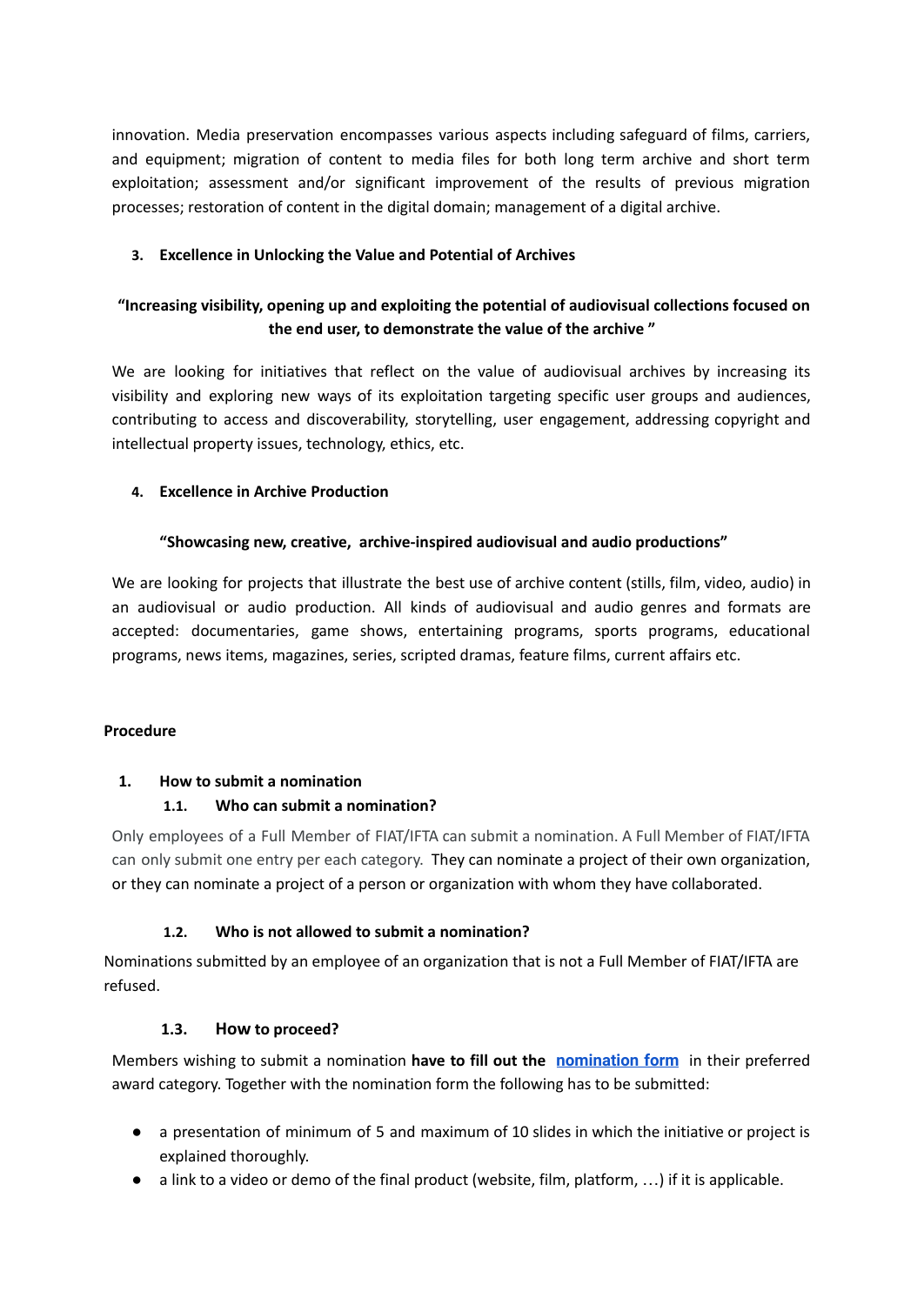● if the submitter has individual questions regarding the nomination (technical, organizational, etc.) the following address may be contacted BEFORE THE FINAL SUBMISSION OF THE ENTRY: GeneralSecretary@fiatifta@org

The FIAT/IFTA Awards Juries are free to contact the submitter asking for further, more detailed information about the nominated project. The submitted information will be used by the Jury to judge about the nomination and it will be published on FIAT/IFTA platforms to communicate about the nominations. If the submitter or any other party involved in the nomination is invited to present the nomination at the FIAT/IFTA World Conference, this presentation can be used as a basis.

Submitters should choose the category that in their opinion connects the closest with the nature of the nominated project or initiative. The Juries of the different Awards may concern and decide to transfer nominations from one category onto another.

# **2. Jury deliberation**

#### **2.1. Who is the FIAT/IFTA Awards Jury?**

The Juries are composed by:

- For the Excellence in Media Management Award: the FIAT/IFTA Media Management Commission, amongst its members, with a minimum of five and a maximum of ten members.
- For the Excellence in Media Preservation Award: the FIAT/IFTA Preservation and Migration Management Commission, amongst its members, with a minimum of five and a maximum of ten members.
- For the Excellence in Unlocking the Value and Potential of Archives: the FIAT/IFTA Value, Use and Copyright Commission, amongst its members, with a minimum of five and a maximum of ten members.
- For the Excellence in Archive-based Production/ Excellence in Archive Production: representatives from all four FIAT/IFTA Commissions and external experts - FIAT/IFTA full members, chaired by Value, Use and Copyright Commission, with a minimum of five and a maximum of ten members.

Jury members are not allowed to judge a nomination to which they are in some way connected. More precisely this means that in case a nomination is submitted or transferred to a Jury of which a colleague (same employer) of the submitter is a member, this Jury member has to leave the Jury for as long as the concerned nomination is being evaluated. This Jury member is not allowed to attribute a score to the respective nomination.

# **2.2. Which criteria do the Juries apply?**

The nominations will be judged upon via a procedure with three stages: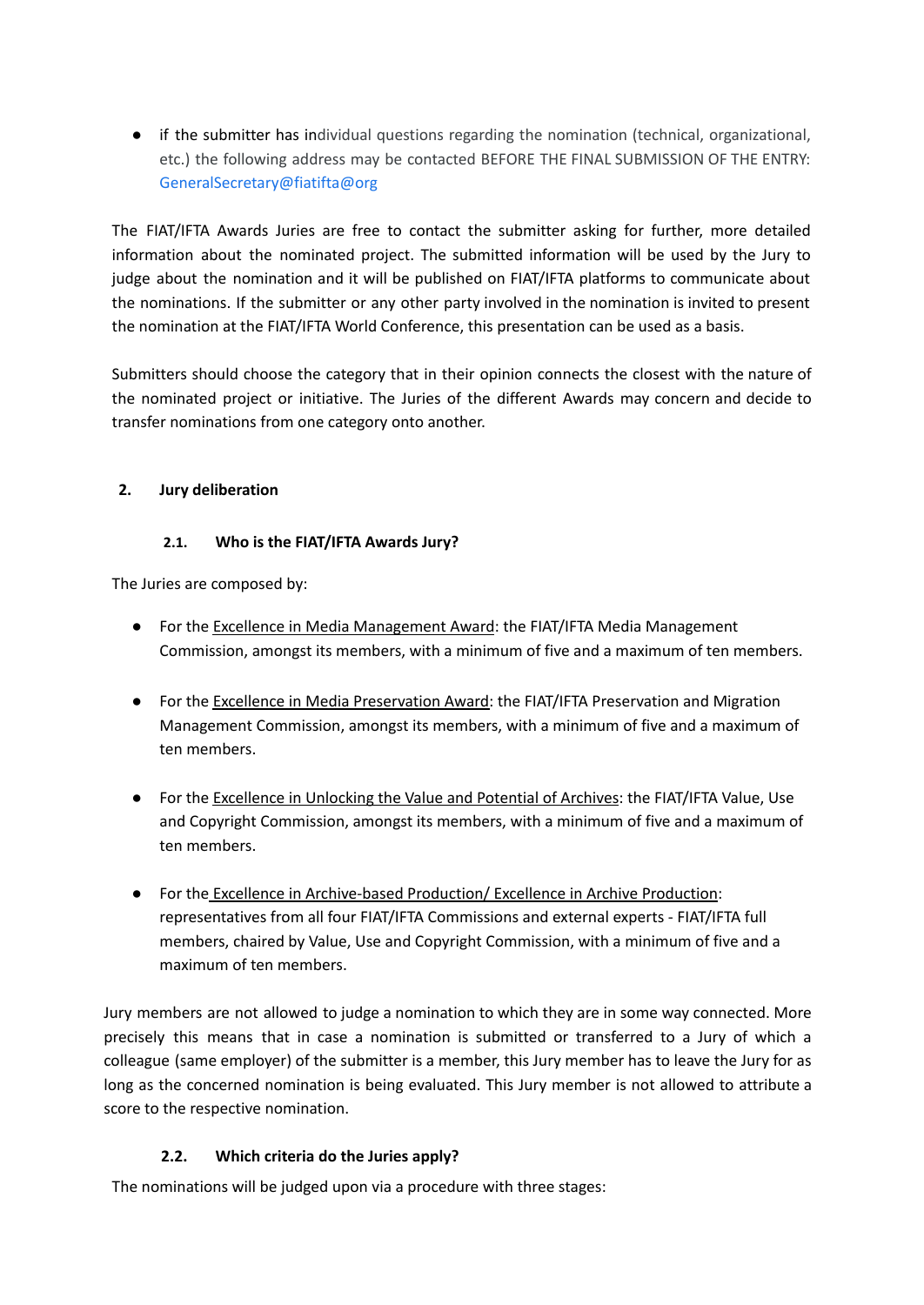- First the nominations will be judged on their general eligibility (see below).
- On a next step, the Jury will judge if a nomination that is eligible to receive the Award is submitted under the correct applicable category. If necessary, the Jury will transfer the nomination to the category it considers appropriate.
- The nomination is evaluated by the Jury.

# **2.2.1. General eligibility**

Nominations are controlled on the following criteria:

- Nominations have to be submitted by an employee of a Full Member of FIAT/IFTA. This means that the membership fee of the employer of the submitter must be paid at the latest on the day of the nomination and the membership must not be suspended.
- Nominations have to be submitted in time.
- The nomination form has to be filled out correctly and completely including the presentation and the link to the video or demo (if applicable).

# **2.2.2. Award Criteria**

Only nominations that are eligible to receive the Award will be judged on the Award criteria. The Juries have full autonomy to decide which criteria they will apply, but these must be communicated clearly at the opening of the time window for nominations and can only be changed for the next edition. To each of these criteria the Juries will attribute a score in consensus and rank the accepted nominations based on their total score. In case of an *ex aequo*, the Juries will agree internally about the winner. For the 2022 edition the following criteria will be applied:

# **Excellence in Media Management:**

- Duration of project last 18 months sufficient time to demonstrate results
- Projects can be trials, prototypes, proof of concept, successful implementations
- Must demonstrate new and/or emerging technologies to enhance archive search and discovery and metadata capture e.g. speech to text, face recognition, object recognition, automatic generation of metadata, use of AI and machine learning. Impact on archives in terms of benefits – cost efficiencies, new ways of working, quality of metadata
- Impact on end users journalists, production teams and audiences e.g. improved search and discovery
- Impact on broadcast organization audience reach, access to more content
- Must demonstrate lessons learned successes and failures
- Technologies, tools and techniques are new and emerging as a result of R&D research in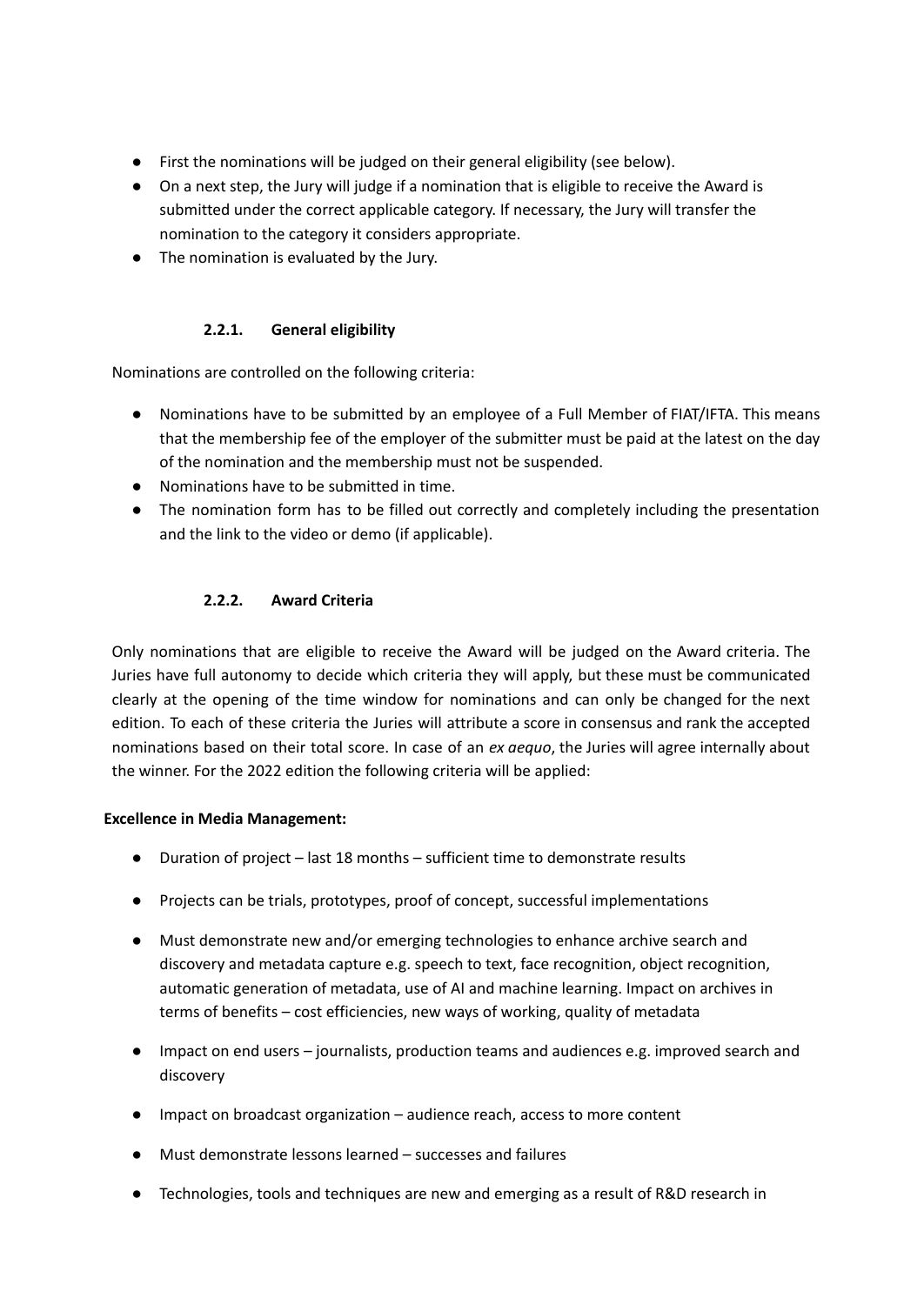broadcast organizations, research institutes, media industry companies.

- Show results  $-$  and impact on the use of more archive content
- Projects do not need to be large in scale and budget, small scale projects are encouraged to apply.

#### **Excellence in Media Preservation**

- The project must be clearly defined in terms of input (audiovisual carriers or files), description of work, and results, which must be tangible.
- The project can be a proof of concept, a prototype, a trial, a successful implementation.
- The project must prove its significance in at least one aspect among:
	- difficulty of the challenge;
	- innovativeness of the approach;
	- improvement over state of the art/common practice;
	- exemplary value or possibility of broad reach;
	- applicability to large scale;
	- collaboration of teams or organizations;
	- importance of the content being preserved;
	- increase of the value of content through its migration.
- The project time range must fall in 2020 and/or 2021

#### **Excellence in Unlocking the Value and Potential of Archives**

- The project should be an example of the value (social, economic, innovative, operational) of audiovisual archives.
- The project should demonstrate creative use and/or exploration of archives, including for example use of new techniques, access platforms, storytelling formats, implementation of internal strategies or processes leading to a more profound end user engagement.
- The project should clearly target specific end users or communities, e.g. general audiences, members in the education and cultural sector, researchers, creators and others.
- The project should, directly or indirectly, address copyright issues.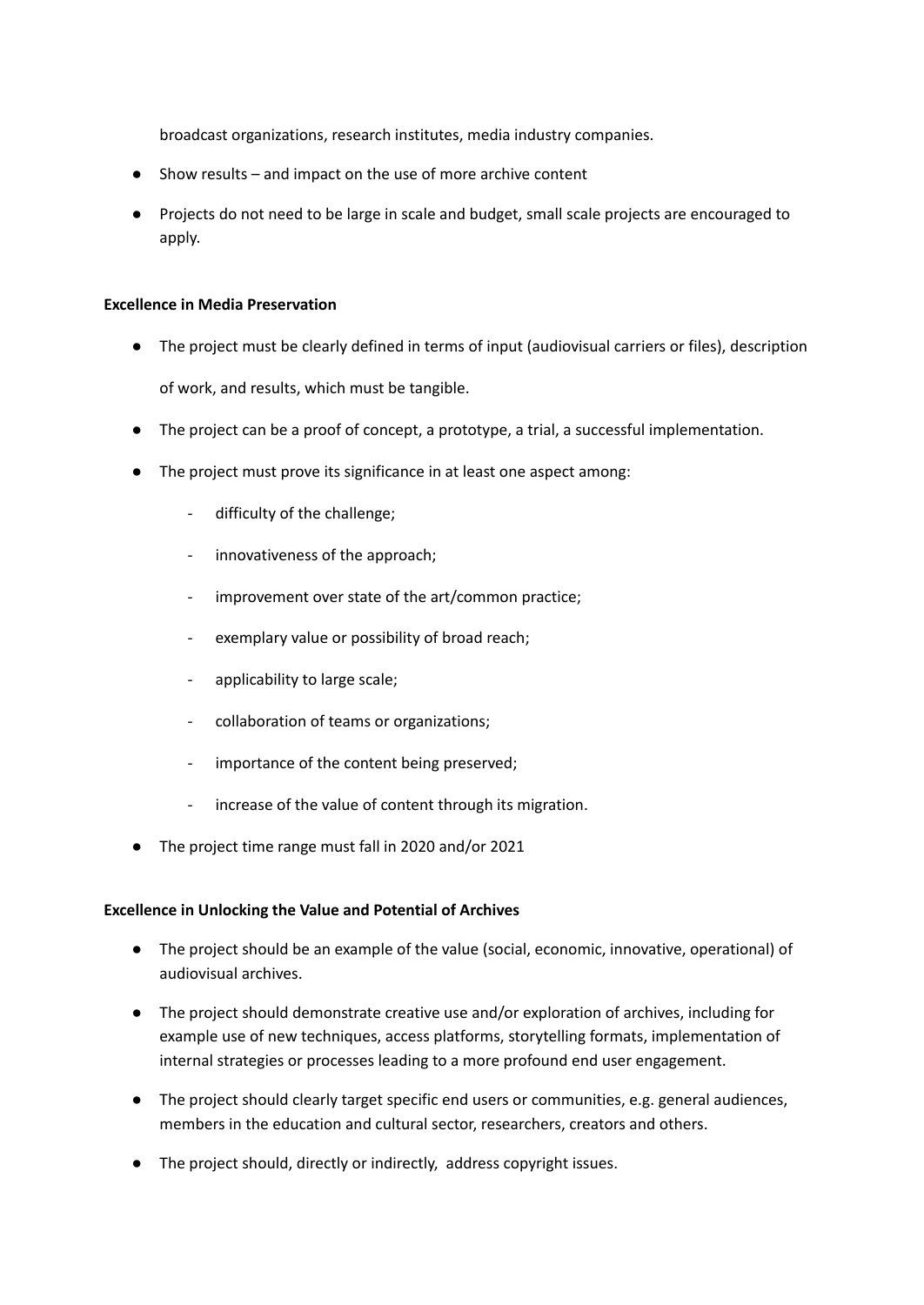- The project should demonstrate partnership or collaboration between various stakeholders -organizations, departments, professions and must, if applicable, indicate the funding mechanism involved.
- The submitted project must have been launched within the last 18 months.

### **Excellence in Archive Production**

- The project must demonstrate how the archive footage is being presented in a new film or audio production (uniqueness of archive content, re-use, research, etc.);
- The submission of the whole video or audio production is required. The video production must be either English dubbed or English subtitled. If the audio production is not in English then a full transcript of the spoken text in English is required.
- In their assessment the jury will focus on:
	- the quality of editing and storytelling of the production;
	- the originality of the submitted production and the uniqueness of used archive material;
	- the quality of the integration of the archive material used in the program;
	- the quality of the applied preservation process (if applicable).
- The project should, directly or indirectly, address copyright issues;
- The submitted project must have been launched within the last 18 months.

#### **3. Awarding**

#### **3.1. When will the Awards be handed over?**

The FIAT/IFTA World Conference 2022 will in principle be a hybrid conference. The shortlisted candidates and their works will be honored in our awards ceremony in Cape Town, with option for online attendance. The presentation of the FIAT/IFTA Awards Winners will take place at the end of the hybrid conference. More details will be disclosed in the following months.

# **3.2. What exactly is awarded to the winner?**

In addition to the honor being announced as the winner publicly and on FIAT/IFTA communication channels, the winner receives a trophy in the form of the FIAT/IFTA Awards Cube. The Awards do not imply any financial reward or compensation.

#### **4. Calendar**